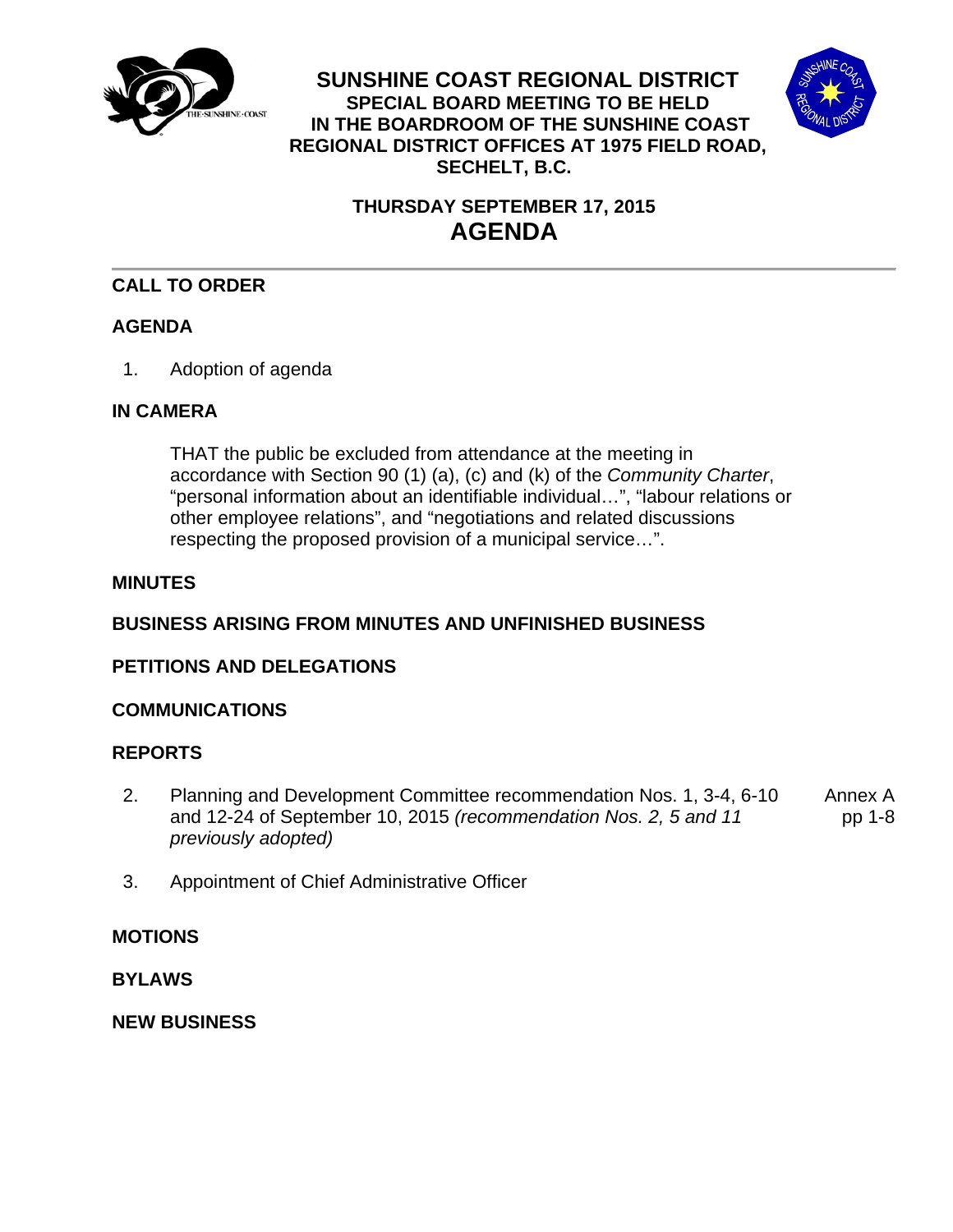#### **SUNSHINE COAST REGIONAL DISTRICT PLANNING AND DEVELOPMENT COMMITTEE SEPTEMBER 10, 2015**

<span id="page-1-0"></span>RECOMMENDATIONS FROM THE PLANNING AND DEVELOPMENT COMMITTEE MEETING HELD IN THE BOARD ROOM OF THE SUNSHINE COAST REGIONAL DISTRICT OFFICES AT 1975 FIELD ROAD, SECHELT, B.C.

\_\_\_\_\_\_\_\_\_\_\_\_\_\_\_\_\_\_\_\_\_\_\_\_\_\_\_\_\_\_\_\_\_\_\_\_\_\_\_\_\_\_\_\_\_\_\_\_\_\_\_\_\_\_\_\_\_\_\_\_\_\_\_\_\_\_\_\_\_\_\_\_\_\_\_\_

| <b>PRESENT:</b>      | Chair<br><b>Directors</b>                                                                                                                                                                                                                           | I. Winn<br>F. Mauro<br>G. Nohr<br>M. Lebbell<br>L. Lewis<br><b>B.</b> Milne<br>S. White                               |
|----------------------|-----------------------------------------------------------------------------------------------------------------------------------------------------------------------------------------------------------------------------------------------------|-----------------------------------------------------------------------------------------------------------------------|
| <b>ALSO PRESENT:</b> | Acting CAO<br>GM, Planning and Development<br><b>Senior Planner</b><br>Planner<br>Chief Building Inspector/Bylaw<br><b>Enforcement Manager</b><br>Alt. Director, District of Sechelt<br><b>Recording Secretary</b><br><b>Public</b><br><b>Press</b> | A. Legault<br>S. Olmstead<br>D. Rafael<br>M. Stjepovic (part)<br>P. Preston (part)<br>A. Lutes<br>A. Ruinat<br>1<br>1 |

**CALL TO ORDER 1:30 p.m.**

**AGENDA** The agenda was adopted as presented.

**REPORTS** 

**Recommendation No. 1** *Draft Terms of Reference – Regional Economic Development Steering Committee* 

The Planning and Development Committee recommended that the GM, Planning and Development report dated September 1, 2015 and titled "Draft Terms of Reference – Regional Economic Development Steering Committee" be received;

AND THAT amendments be made to the draft Terms of Reference as follows:

Duties 2.2 – The Regional Economic Development Steering Committee will be dissolved upon incorporation of the regional economic development entity **and shall not exceed 6 months duration or longer than April 1, 2016**.

Membership 3.1 a. - One representative **and alternate** appointed by each of the municipal Councils and the Regional Board (elected official, staff member or other at their discretion).

Operations 4.3 – The committee will meet as required at the SCRD Administration Building at 1975 Field Road, Sechelt **or other location as agreed to by the Committee.**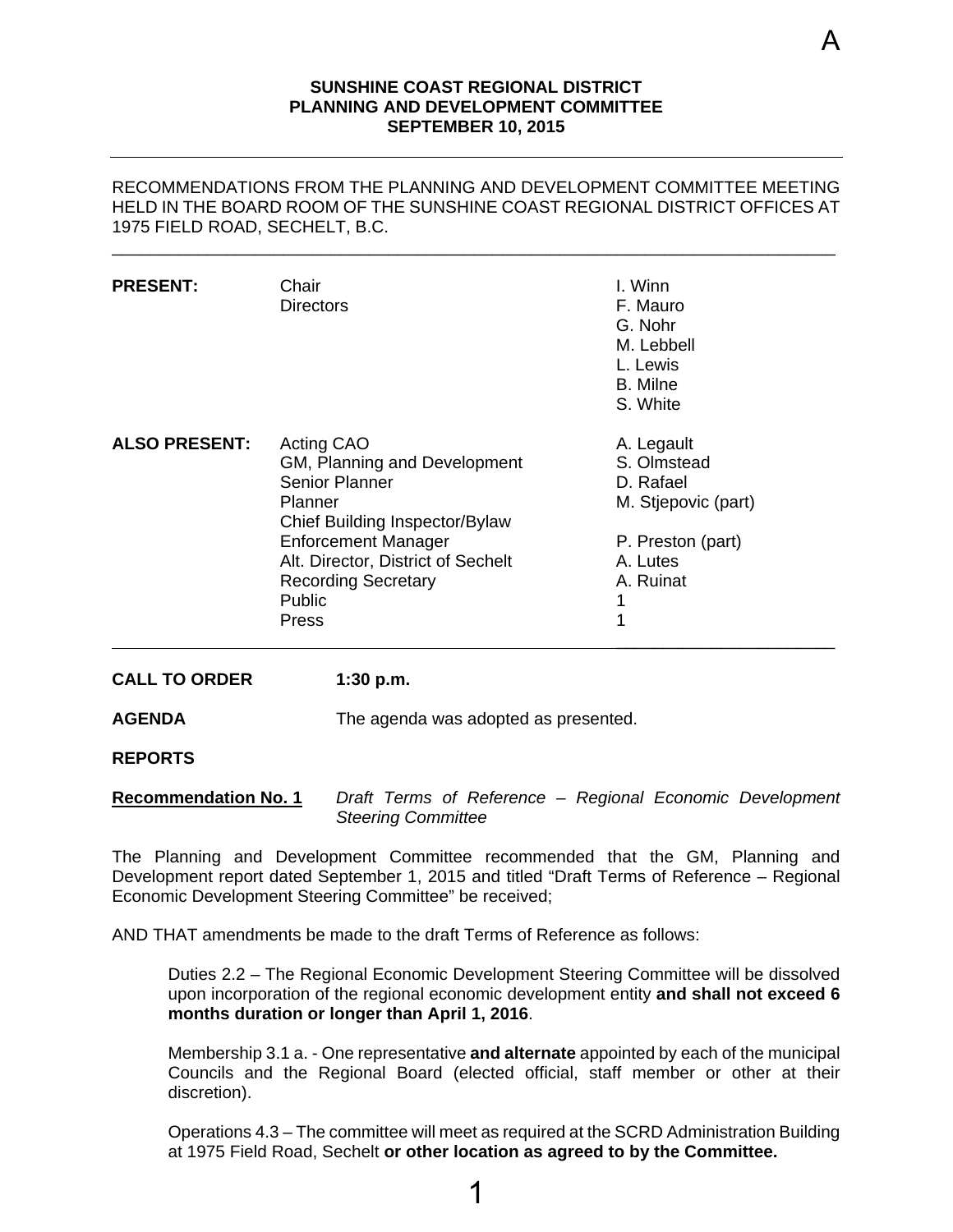AND THAT the draft Terms of Reference be referred to the Regional Economic Development Steering Committee for its consideration;

AND THAT the Regional Economic Development Steering Committee begin work on or before October 1, 2015.

*Director White declared a conflict of interest and left the meeting at 2:06 p.m. as his private home is near enough to the site of the proposed George Hotel and Residences that his view corridor of the harbour will be blocked if the project is constructed.* 

#### **Recommendation No. 2** *Town of Gibsons Referral OCP-2015-01 (George Hotel)*

The Planning and Development Committee recommended that the staff report dated July 7, 2015 and titled "Referral from Town of Gibsons Regarding the Proposed George Hotel and Residences (OCP-2015-01)" be received;

AND THAT the SCRD Board inform the Town of Gibsons that the SCRD's interests are unaffected by the proposed OCP amendment;

AND THAT the correspondence from BC Transit be forwarded to the September 10, 2015 Regular Board meeting for consideration prior to the referral comments being sent to the Town of Gibsons;

AND FURTHER THAT this recommendation be forwarded to the September 10, 2015 Regular Board meeting for adoption.

*Director White returned to the meeting at 2:08 p.m.* 

**Recommendation No. 3** *SCRD Zoning Amendment Bylaw No. 310.148, 2015 (AG Zone)* 

The Planning and Development Committee recommended that the staff report dated September 3, 2015 and titled "Zoning Amendment Bylaw No. 310.148 – 'AG Zone' (Electoral Areas B-F)" be received;

AND THAT *SCRD Zoning Amendment Bylaw No. 310.148, 2015*, as amended, be forwarded to the Board for Second Reading.

#### **Recommendation No. 4** *Halfmoon Bay Official Community Plan Amendment Bylaw No. 675.2 and SCRD Zoning Amendment Bylaw No. 310.160 – Public Hearing and Consideration of Third Reading*

The Planning and Development Committee recommended that the staff report dated September 3, 2015 and titled "Halfmoon Bay Official Community Plan Amendment Bylaw No. 675.2 and SCRD Zoning Amendment Bylaw No. 310.160 – Public Hearing and Consideration of Third Reading" be received;

AND THAT the report of the Public Hearing held on July 30, 2015 be received;

AND THAT *Halfmoon Bay Official Community Plan Amendment Bylaw No. 675.2, 2015* be forwarded to the Board for Third Reading;

AND FURTHER THAT *Sunshine Coast Regional District Zoning Amendment Bylaw No. 310.160, 2015,* be forwarded to the Board for Third Reading.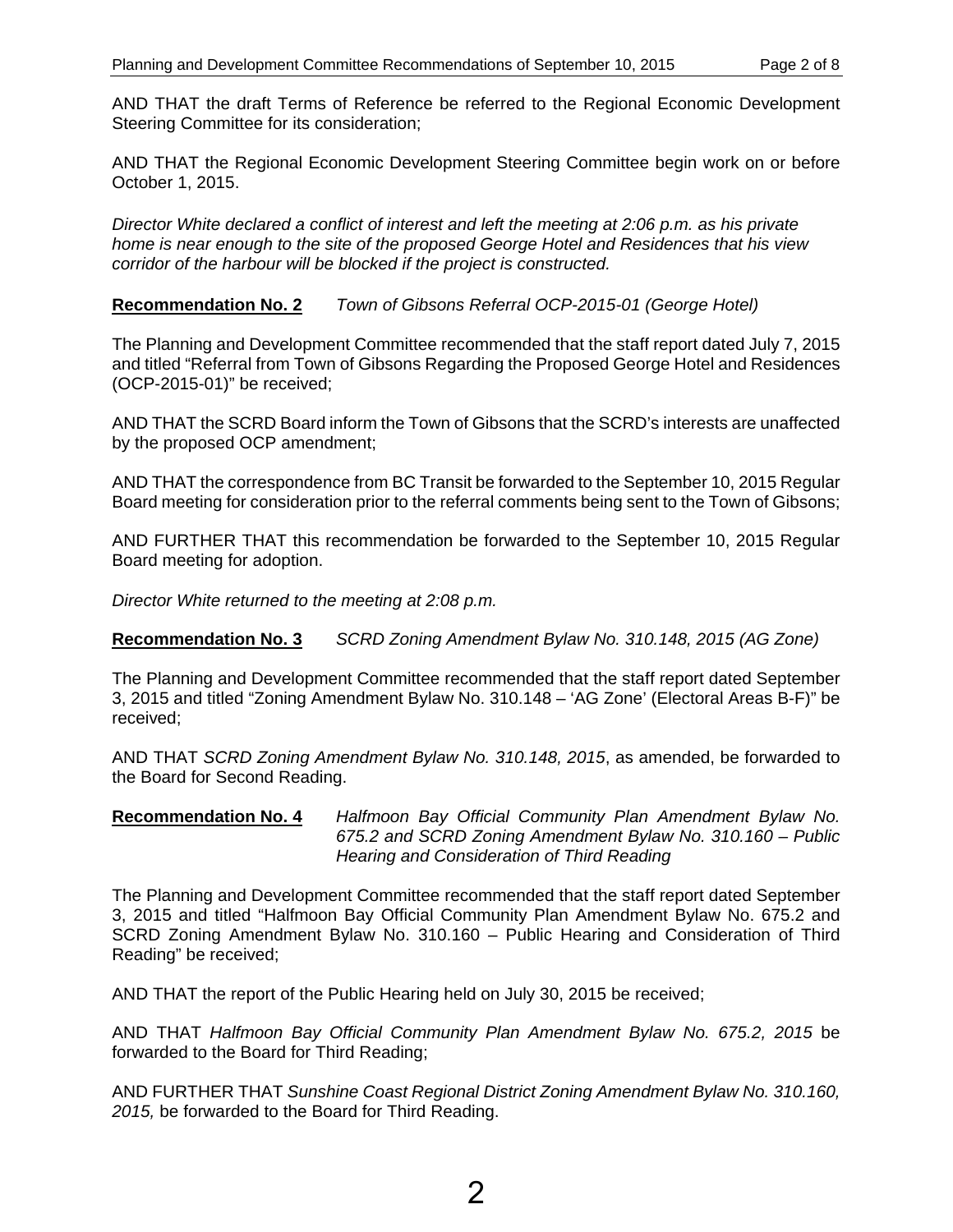**Recommendation No. 5** *SCRD Zoning Amendment Bylaw No. 310.165 (Narrows Inlet Hydro Project)*

The Planning and Development Committee recommended that the staff report dated September 3, 2015 and titled "Bylaw 310.165 - Narrows Inlet Hydro Project" be received;

AND THAT *Sunshine Coast Regional District Zoning Amendment Bylaw No. 310.165, 2015* be forwarded to the Board for First Reading;

AND THAT Bylaw 310.165 be referred to:

- a) *shíshálh* Nation;
- b) Halfmoon Bay Advisory Planning Commission;
- c) SCRD Natural Resource Advisory Committee;
- d) Ministry of Forests, Lands and Natural Resource Operations;
- e) Owners of the Ramona Creek Subdivision;
- f) BC Environmental Assessment Office;

AND THAT the applicant, working with SCRD staff, place a notice regarding Bylaw 310.165 in two consecutive editions of a local newspaper to initiate community engagement;

AND THAT staff provide information regarding Bylaw 310.165 on the SCRD website to assist in community engagement.

AND FURTHER THAT this recommendation be forwarded to the Regular Board meeting of Sept 10, 2015 for adoption.

#### **Recommendation No. 6** *Twin Creek Official Community Plan Review Update*

The Planning and Development Committee recommended that the staff report dated September 1, 2015 and titled "Twin Creek Official Community Plan Review Update" be received;

AND THAT the Twin Creeks Official Community Plan Review Committee Terms of Reference be adopted with the following amendments:

A. In Section 4 add:

"Review Group Membership

The Twin Creeks area has a relatively small number of property owners and residents to draw from. The review group can include others who have an interest in the future of the Twin Creeks area. It is important to balance the makeup of the review group so that the property owners, business owners and residents hold the majority of membership.

In addition there needs to be an opportunity for the Skwxwú7mesh Nation to have a formal role.

Membership will be as follows:

The Committee will be no more than **thirteen** voting members.

a. At least two thirds of the members shall reside, own property, be employed or operate a business in the OCP area;

b. The membership should reflect a diversity of relevant interests, expertise and knowledge; 3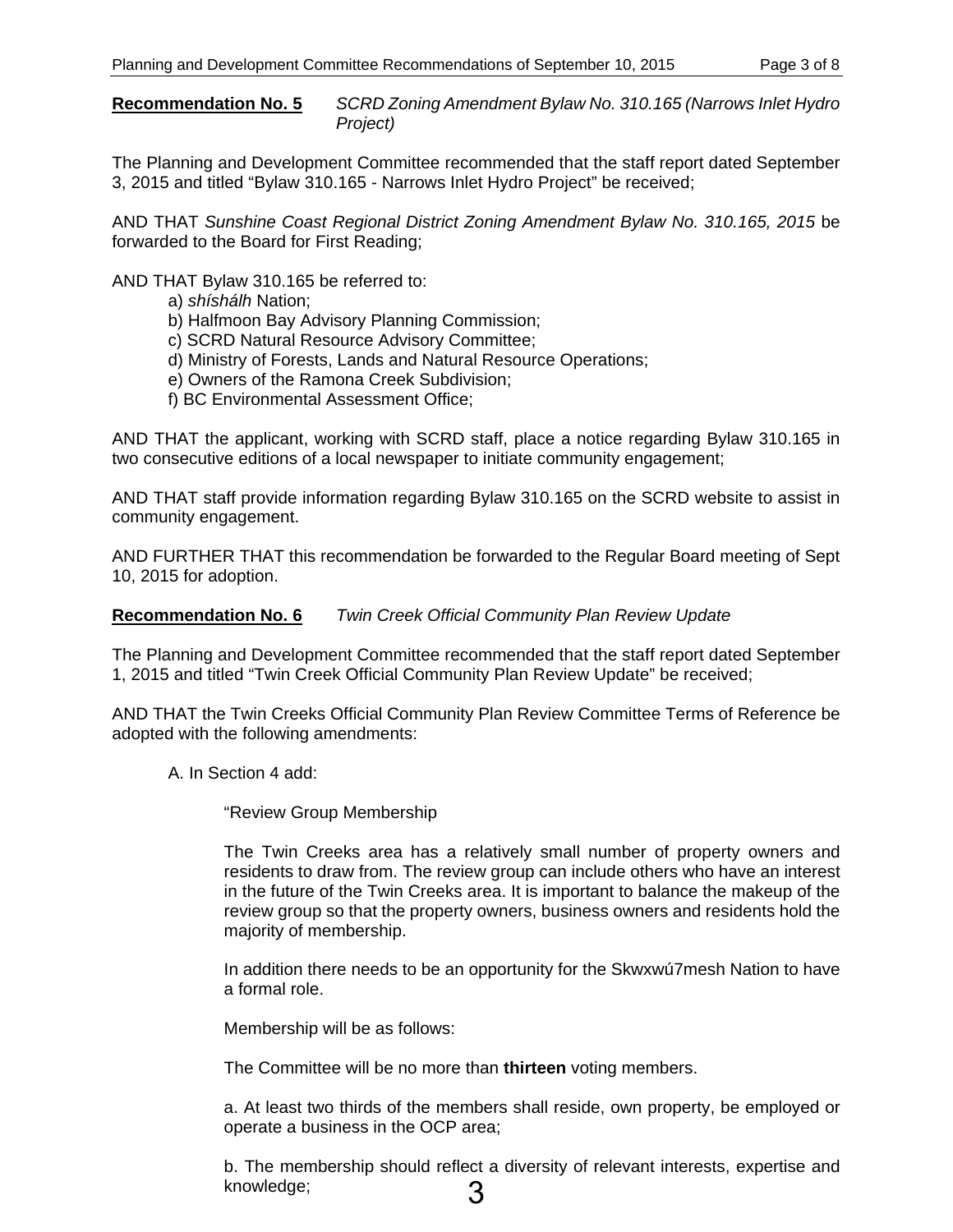c. At least one member should reside, be employed, and/or own property in the West Howe Sound Official Community Plan area and at least one member should reside, be employed, and/or own property in the Hillside – Port Mellon Industrial Area Official Community Plan area;

d. Members shall be appointed by the SCRD Board until the Committee is dissolved;

e. The Skwxwú7mesh Nation Council may appoint a **voting** member;

f. The Area F Director or Alternate Director shall be a non-voting member;"

B. Change the review boundary to include the current Twin Creeks OCP boundary and amend the text as necessary.

AND THAT staff contact interested parties to gather formal applications for membership and bring forward a potential list of members to a future Planning and Development committee for consideration.

**Recommendation No. 7** *Development Permit with a Variance A-40 (Porter)* 

The Planning and Development Committee recommended that the staff report dated August 14, 2015 and titled "Development Permit with a Variance A-40 (Porter), Ruby Lake, Pender Harbour" be received;

AND THAT DP(V) A-40 be issued, once the following conditions have been met:

a) Referral comments be received from the shíshálh Nation;

b) The owners register a Section 219 Restrictive Covenant to the satisfaction of the SCRD, to protect native vegetation within 15 metres of the natural boundary of Ruby Lake;

c) The owners register a Covenant for a one-time only addition;

d) The owners provide an up-to-date inspection report from a Registered On-Site Wastewater Practitioner regarding the location, capacity and state of the septic system; and

e) The owners provide a plan to the satisfaction of the SCRD, and prepared by a Qualified Environmental Professional to:

i. Reduce the 34 square metres of additions built without permits in February 2015, to the maximum allowable of 28 square metres, by removing 6 square metres from this same deck area, and

ii. Compensate for the portion of new deck area which was extended towards Ruby Lake, and which amounts to approximately 6 square metres, by removing the equivalent or greater area from an existing deck closer to Ruby Lake, as determined by the Qualified Environmental Professional to provide the greatest benefit to lakeshore vegetation and habitat.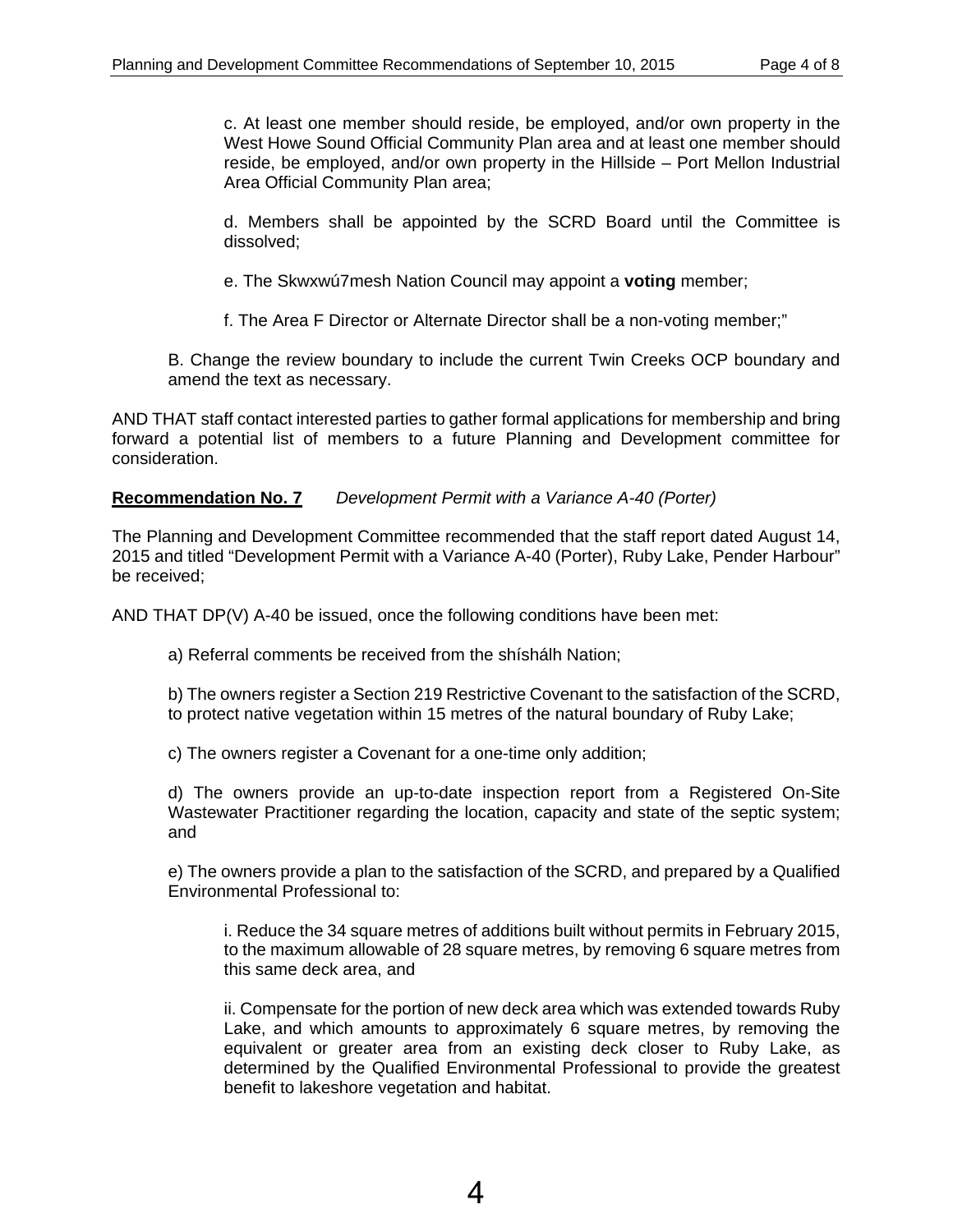#### **Recommendation No. 8** *Road Frontage Waiver– Subdivision File No. 2014-00186 (Keith, Johnson, et al)*

The Planning and Development Committee recommended that the staff report dated August 24, 2015 and titled "Road Frontage Waiver– Subdivision File No. 2014-00186 (Keith, Johnson, et al), Electoral Area D: Roberts Creek" be received;

AND THAT the requirement for 10% lot frontage onto a road be waived for subdivision of Lot 24, Block A, D.L. 809, Plan 12209, located at 2974 Lower Road in Roberts Creek (MOTI File #2014- 00186).

#### **Recommendation No. 9** *Redevelopment Policy for Mobile Home Parks*

The Planning and Development Committee recommended that the staff report dated September 3, 2015 and titled "Redevelopment Policy for Mobile Home Parks (Areas A to F*)*" be received;

AND THAT the report be deferred to the November 12, 2015 Planning and Development Committee meeting.

**Recommendation No. 10** *Sunshine Coast Community Heritage Register – Roberts Creek Community Hall*

The Planning and Development Committee recommended that the staff report dated August 14, 2015 and titled " Proposed New Entry to *Sunshine Coast Community Heritage Register -* Roberts Creek Community Hall (Area D)" be received;

AND THAT the attached final draft Statement of Significance be forwarded to the Board for endorsement and inclusion within the *Sunshine Coast Community Heritage Register*;

AND THAT once registered, the Regional District give notice of the Roberts Creek Community Hall's inclusion within the *Sunshine Coast Community Heritage Register* to:

- a. the Roberts Creek Community Association; and
- b. the Ministry of Forests, Lands and Natural Resource Operations.

#### **Recommendation No. 11** *SCRD Bylaw No. 376 – Dog Licensing and Impound Fees*

The Planning and Development Committee recommended that the Chief Building Inspector/Bylaw Enforcement Manager report dated August 21, 2015 and titled "Bylaw 376 Dog Licensing and Impound Fees" be received;

AND THAT the Schedule A license fee discount for senior citizens be amended to 25%;

AND THAT the proposed fees and charges as amended in Schedule A of the *Sunshine Coast Regional District Dog Regulation and Impounding Bylaw No. 376 be forwarded to the September* 10, 2015 Regular Board meeting for consideration of three readings and adoption;

AND THAT SCRD Dog Regulation and Impounding Bylaw No. 376, 1994 be reviewed and updated;

AND FURTHER THAT staff report back on animal license revenues to the November 2016 Planning and Development Committee meeting.

*The Committee recessed at 3:03 p.m. and reconvened at 3:12 p.m.*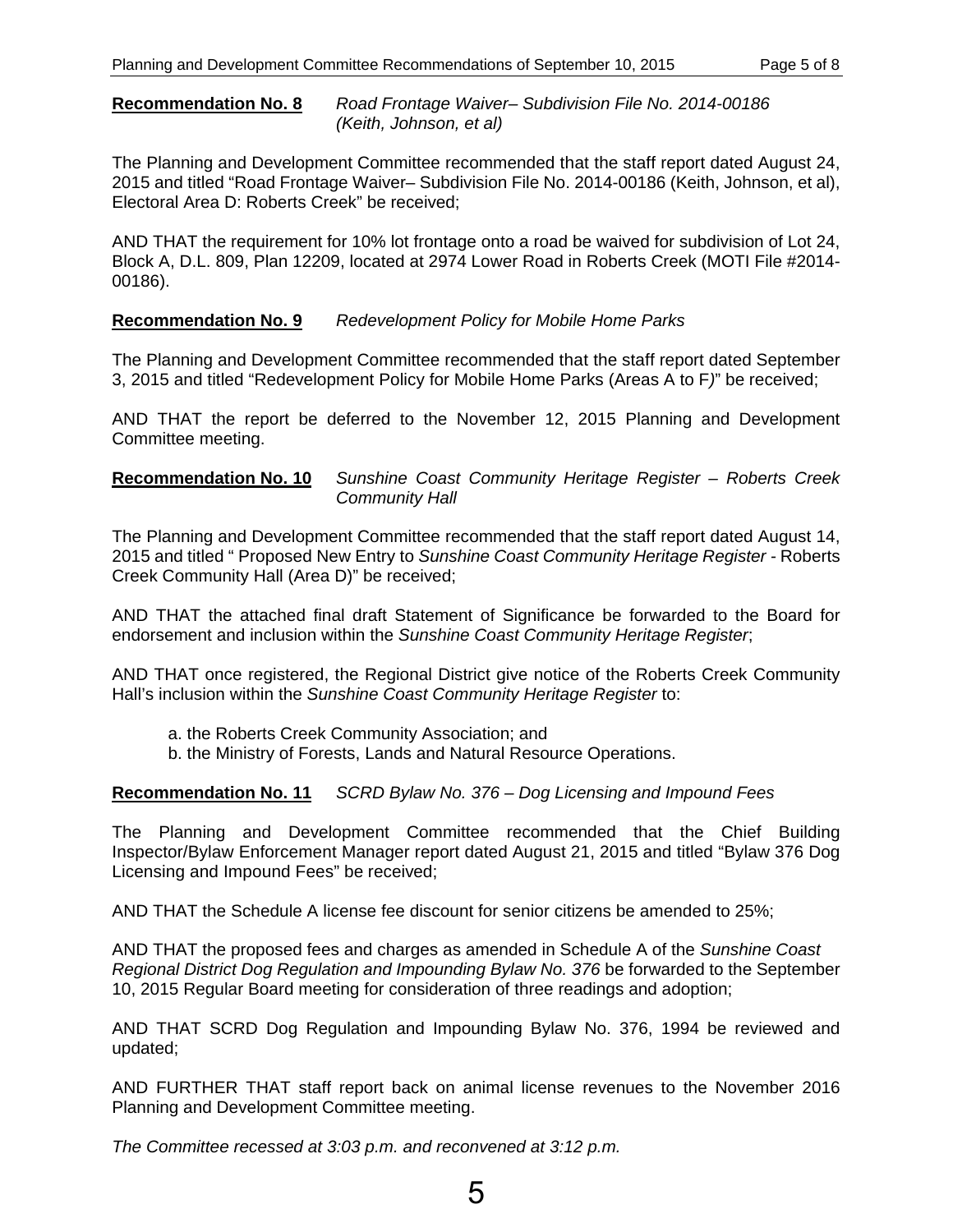**Recommendation No. 12** *Building Department Revenue 2nd Quarter 2015* 

The Planning and Development Committee recommended that the Chief Building Inspector report dated July 13, 2015 and titled "Building Department Revenue 2nd Quarter 2015" be received.

**Recommendation No. 13** *Planning and Development Division Monthly Report - July & August 2015* 

The Planning and Development Committee recommended that the report titled "Planning and Development Division Monthly Report July & August 2015" be received.

#### **MINUTES**

**Recommendation No. 14** *Sunshine Coast Housing Committee Minutes – April 29, 2015 and May 27, 2015* 

The Planning and Development Committee recommended that the Sunshine Coast Housing Committee Minutes of April 29, 2015 and May 27, 2015 be received.

**Recommendation No. 15** *Natural Resources Advisory Committee Minutes – July 15, 2015* 

The Planning and Development Committee recommended that the Natural Resources Advisory Committee Minutes of July 15, 2015 be received;

AND THAT recommendation Nos.  $4 - 10$  from the Natural Resources Advisory Committee Minutes of July 15, 2015 be adopted and acted upon as follows:

Recommendation No. 4 - Update on BCTS Operational Plans 2014/2015 That the SCRD ask for quantification on the size of riparian buffers in TSL #A87126, specifically as it may be relevant to potential habitat for Tailed Frog in the area.

Recommendation No. 5 - Update on BCTS Operational Plans 2014/2015 That NRAC supports and encourages the communications protocol between the SCRD and BCTS.

Recommendation No. 6 - Crown Referrals 2411563 and 2411564 That NRAC supports the comments in the SCRD Staff Reports (re. Crown Referrals #2411563 and #2411564).

Recommendation No. 7 - Crown Referral 2411563 That the SCRD ensures that MaMu habitat in the Vancouver Creek watershed is fully evaluated.

Recommendation No. 8 - Crown Referrals 2411563 and 2411564 That the SCRD ensure that many other values are considered if the projects move past the investigative permit stage.

Recommendation No. 9 - Crown Referral 2411576 That NRAC supports the recommendations in the SCRD Staff Report (conditions a - d) and adds that the license be granted for a 10 year period.

Recommendation No. 10 - Crown Referral 2411576 That the SCRD encourages the applicant to continue to investigate methods of disposal with less air pollution and carbon emissions.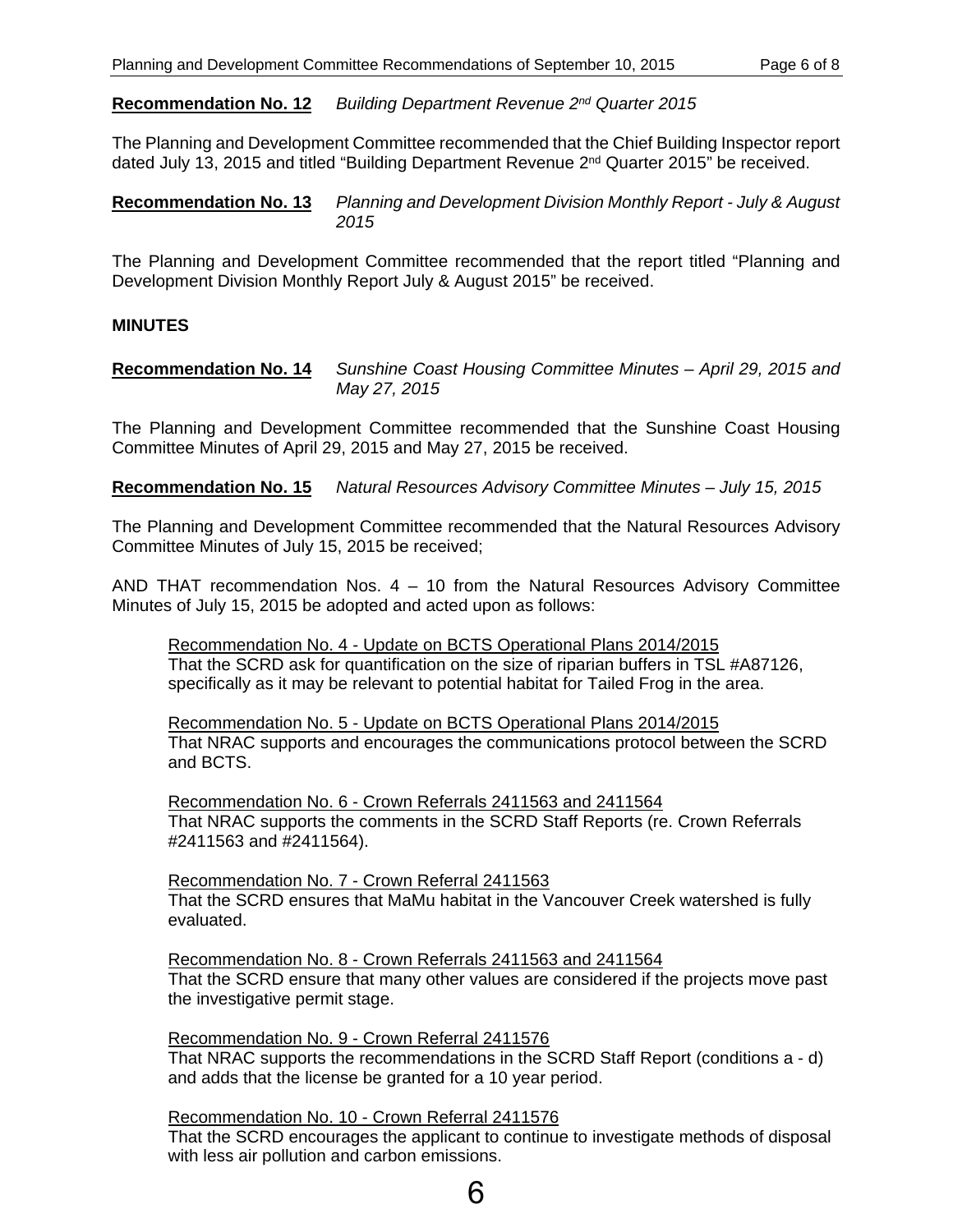#### **Recommendation No. 16** *Agricultural Advisory Committee Minutes – July 28, 2015*

The Planning and Development Committee recommended that the Agricultural Advisory Committee Minutes of July 28, 2015 be received;

AND THAT recommendation No. 1 from the Agricultural Advisory Committee Minutes of July 28, 2015 be forwarded to the SCRD Infrastructure Department as follows:

#### Recommendation No. 1

That we want to move "food production" from "commercial operations, non--‐essential" to "food, human health, essential", as per the July 17, 2015 Water Supply Update.

AND FURTHER THAT recommendation Nos. 2 - 4 from the Agricultural Advisory Committee Minutes of July 28, 2015 be forwarded to the District of Sechelt Planning staff as follows:

*2.4 District of Sechelt Referral – Bylaw Amendments regarding Medical Marihuana* 

#### Recommendation No. 2

That the District of Sechelt looks closer at the waste products, including water waste, so these are dealt with in a satisfactory and ecological matter.

#### Recommendation No. 3

That, where there is no municipal water disposal system available for a medical marihuana production facility, an appropriate onsite wastewater treatment facility be created to prevent runoff and soil contamination.

#### Recommendation No. 4

That the District of Sechelt inserts the word "evergreen" in the description of the trees and shrubs around the medical marihuana production facility, if the intention is to keep it out of sight.

#### **Recommendation No. 17** *Egmont/Pender Harbour (Area A) APC Minutes – July, 29, 2015*

The Planning and Development Committee recommended that the Egmont/Pender Harbour (Area A) APC Minutes of July 29, 2015 be received.

**Recommendation No. 18** *Halfmoon Bay (Area B) APC Minutes – July 28, 2015* 

The Planning and Development Committee recommended that the Halfmoon Bay (Area B) APC Minutes of July 28, 2015 be received.

**Recommendation No. 19** *Roberts Creek (Area D) APC Minutes – July 27, 2015* 

The Planning and Development Committee recommended that the Roberts Creek (Area D) APC Minutes of July 27, 2015 be received.

**Recommendation No. 20** *Elphinstone (Area E) APC Minutes – July 22, 2015* 

The Planning and Development Committee recommended that the Elphinstone (Area E) APC Minutes of July 22, 2015 be received.

AND THAT Staff attend the September 30, 2015 Area E APC meeting.